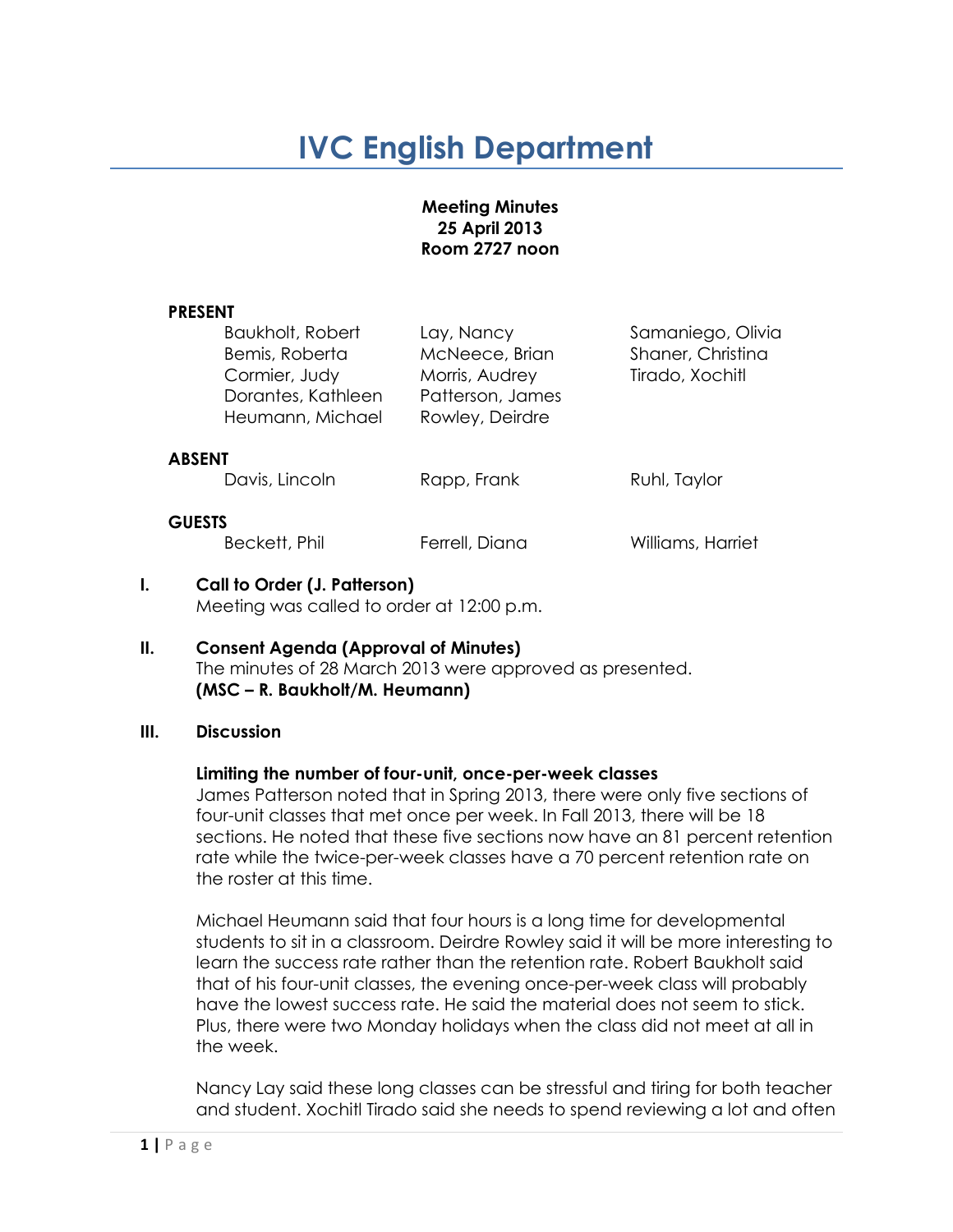students leave before the end of the class, but the students stick to the class because that time frame works for them.

James Patterson showed an email from adjunct Joe Apodaca who stated that he likes the four-hour classes, and that they can be useful, provided that the instructor varies the activity and the material.

Olivia Samaniego said that she thinks even three hours makes for a difficult class length.

James Patterson said he will continue to look into the issue for the Spring 2014 schedule. He noted that there are some adjunct instructors that he has not yet heard from.

## **IV. Announcements**

## **1. End of Semester News**

James Patterson said that instructors have until May 16 to get in their grades. Michael Heumann added that in Fall, there will be online submission of grades. Administration is also looking into submitting drops online as well.

#### **2. Summer Registration**

James Patterson said that there are 20 English class sections available this summer. He said 36 percent of those have already been filled and registration has only been opened three days.

## **3. Fall 2013 Class Selection**

James Patterson said that there are 103 English class sections in Fall 2013. Full-time instructors have thus far selected 64 of those sections. Full-time instructors have one more round of overload to make selections, and after that, the selection will go to part-time instructors. There are about 17 part-time instructors, he said, and this will be the first time adjuncts will select classes based on the new rules agreed to by the Part-Time Faculty Association. In that procedure, class selection will go one-by-one through the list of part-time instructors based on seniority. Patterson said he needs to get the seniority list sent out to adjunct instructors.

## **4. Curriculum**

James Patterson discussed benchmarks for student success, Common Core, and Smart Balance. He said that the college needs to set benchmarks, Common Core is the standards that will be implemented in community colleges, and Smart Balance is the company that California has chosen to develop assessment tests. He said community colleges will go with 11th grade assessment tests since these are the best predictors of success in college. Patterson said this test information will be used prescriptively, not to single out individual teachers. He said that maybe we